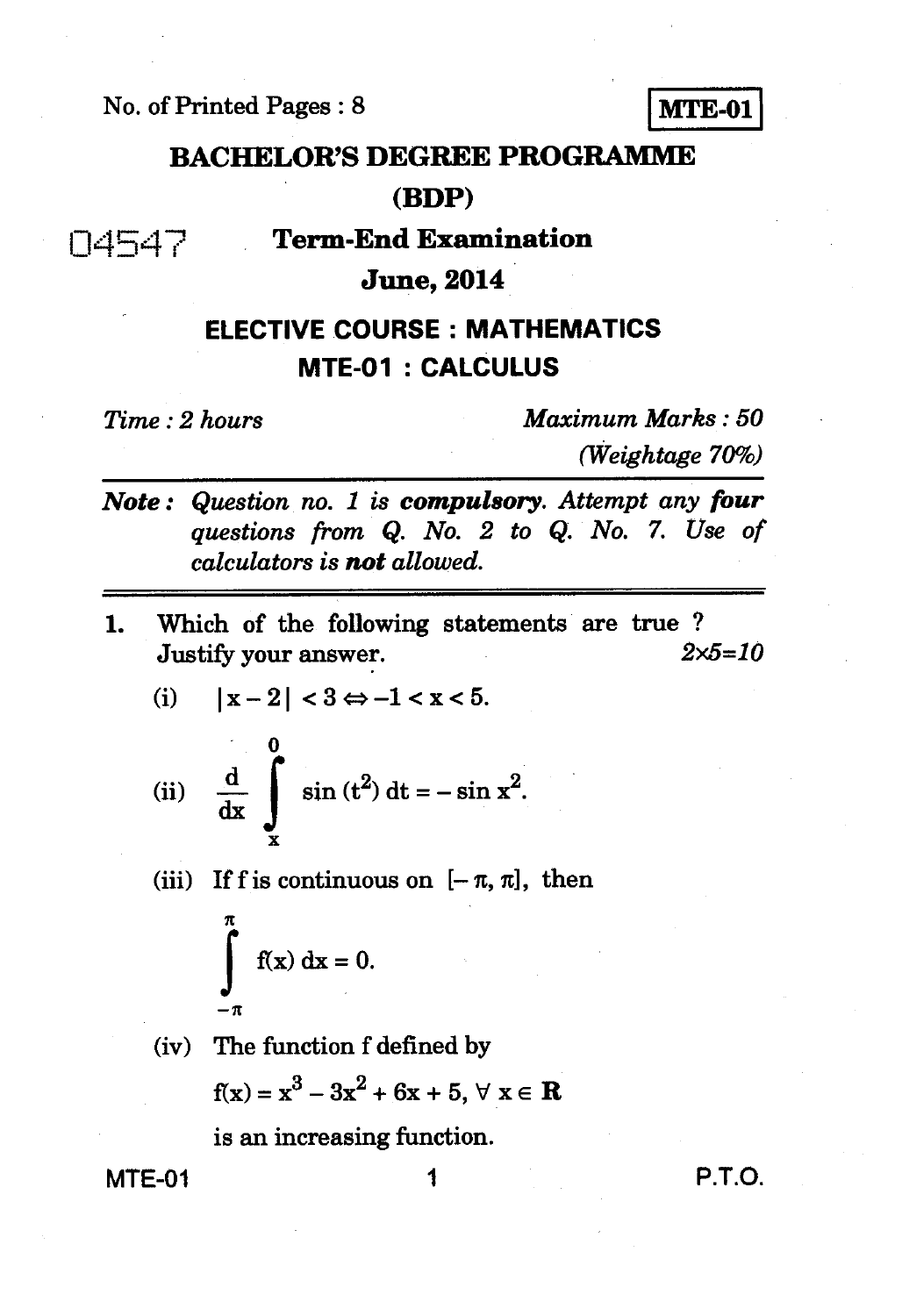- (v) Rolle's theorem is applicable for the function  $f(x) = 1 + \frac{1}{2}$  on [-1, 1].  $\mathbf{x}^{\mathbf{z}}$
- **2.** (a) If  $y = e^{m \tan^{-1} x}$ , check whether the equation  $(1 + x^2) y_{n+1} + (2nx - m) y_n + n (n + 1) y_{n-2} = 0$ is true or not. Justify your answer. *4* 
	- (b) Is the function  $f: \mathbf{R} \to \mathbf{R}$  defined by

$$
f(x) = \begin{cases} 1+2x & \text{if } x \le 0 \\ 5x-1 & \text{if } 0 < x \le 1 \\ 4x^2 & \text{if } x > 1 \end{cases}
$$

continuous on R ? Justify your answer. *4* 

- (c) Is the curve  $r = 2 \sin 3\theta$  symmetric about the line  $\theta = \pi/2$  ? Justify your answer. 2
- **3.** (a) Obtain Maclaurin's series for y = sin 2x, upto first three terms. 3

(b) If 
$$
I_n = \int_0^{\pi/2} x^n \sin x \, dx
$$
,  $n \ge 1$ , show that  

$$
I_{n+1} - (n+1) \left(\frac{\pi}{2}\right)^n = -n(n+1) I_{n-1}.
$$

Also deduce the value of  $I_4$ .

MTE-01

5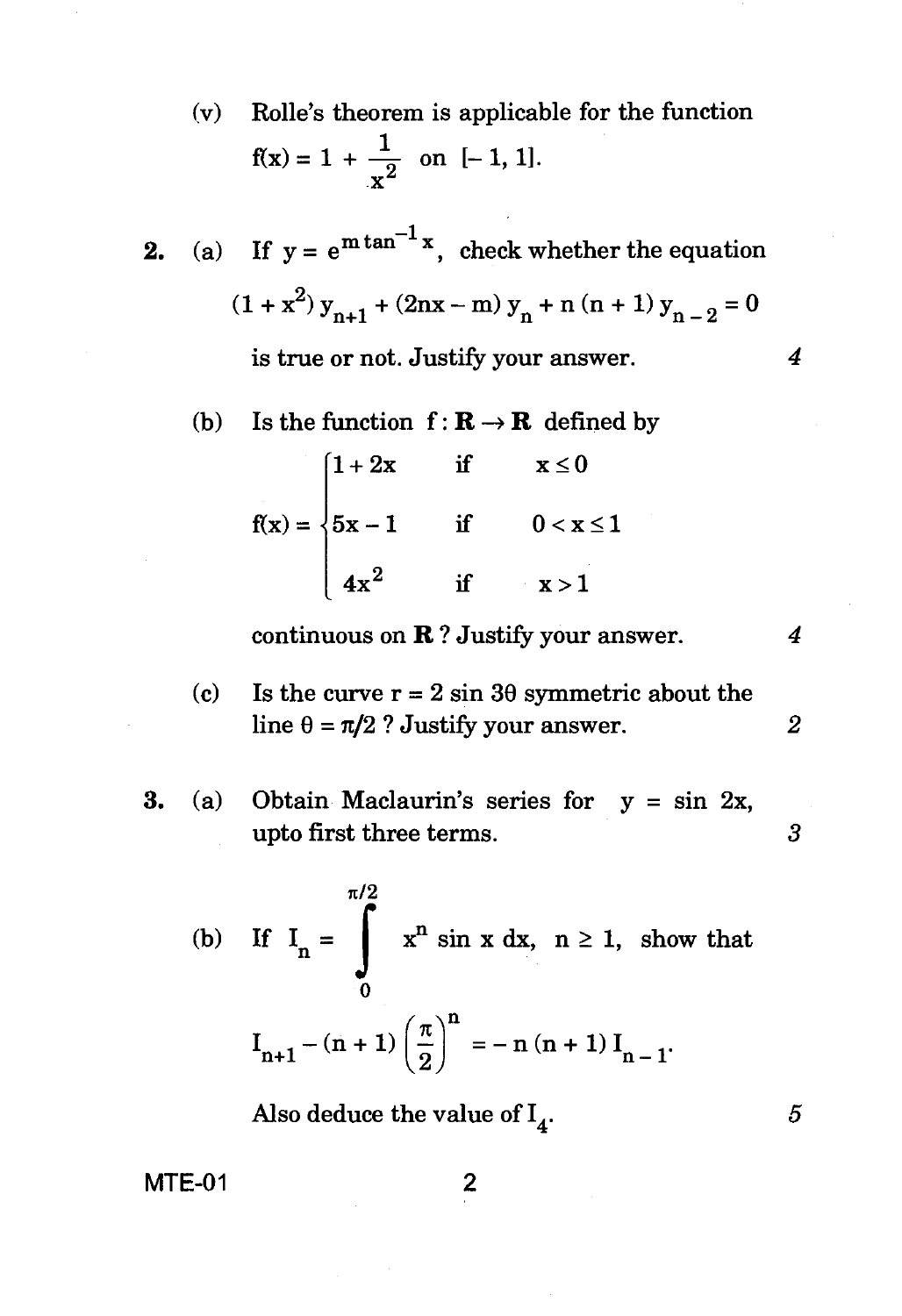(c) Differentiate  $\sin^{-1} \left( \sqrt{1-x^2} \right)$  w.r.t. x, when  $x \in ]-1, 1[$ .

**4. Trace the following curve** 

 $x = a (t - \sin t), y = a (1 - \cos t)$ 

where  $a > 0$  and t varies from 0 to  $2\pi$ ; clearly **stating all the properties used in the process.** *10* 

5. (a) Evaluate : 
$$
\int \frac{dx}{(x^2 - 1)\sqrt{x + 1}}
$$

**(b) Find the maximum and minimum values, if any, for the function** 

$$
f(x) = x^4 - 14x^2 + 24x + 6.
$$

(c) Find the domain of 
$$
f(x) = \sqrt{\frac{x}{x-3}}
$$
.

6. (a) Evaluate :  

$$
\lim_{x \to \infty} \left[ \sqrt{x^2 + x + 2} - \sqrt{x^2 - 3x - 5} \right]
$$

(b) Prove that 
$$
\cos x \ge 1 - \frac{x^2}{2} \quad \forall \ x \in \mathbb{R}
$$
.

**(c) Find the area of the loop of the curve,**   $x (x^{2} + y^{2}) = a (x^{2} - y^{2}).$  5

**MTE-01 3 P.T.O.** 

$$
\mathbf{a}\left(\mathbf{x}\right)
$$

*2* 

 $\overline{2}$ 

*3* 

*4*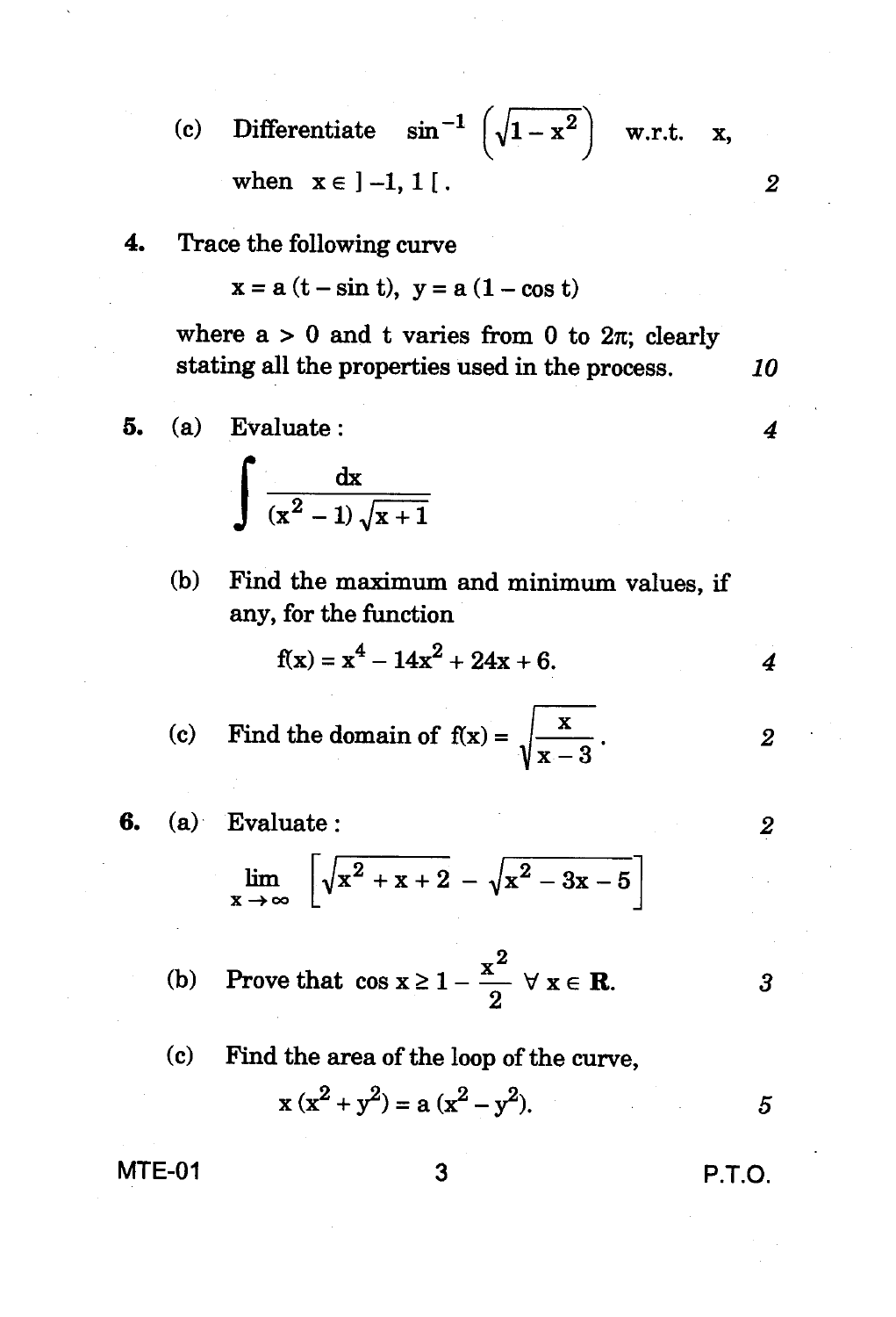**7.** (a) Evaluate :

$$
\int_{0}^{\pi/2} \frac{\sqrt{\cos^{n} x} dx}{\sqrt{\cos^{n} x} + \sqrt{\sin^{n} x}}
$$

(b) Calculate the approximate value of 
$$
\frac{8}{x+1}
$$
 using Simpson's rule. 3

(c) Find the points of inflection of the curve,  $y = x e^x$ ,  $x \in \mathbb{R}$ , if any. What is its radius of curvature at  $x = 2$  ?  $4$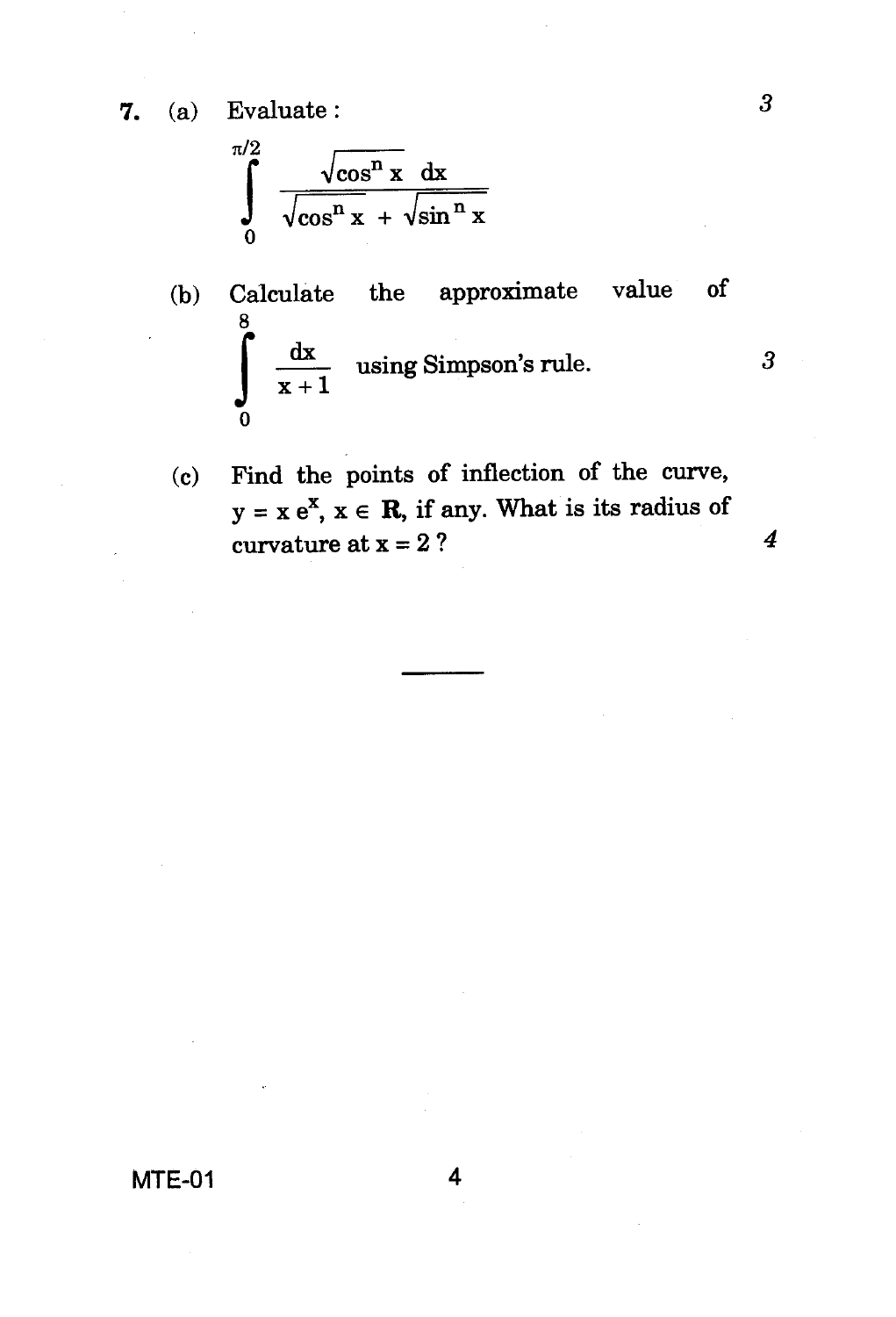एम.टी.ई.-01

स्नातक उपाधि कार्यकम (बी.डी.पी.)

सत्रांत परीक्षा

#### जून, 2014

# ऐच्छिक पाठ्यक्रम : गणित एम.टी.ई.-01: कलन

#### समय : 2 घण्टे

अधिकतम् अंक : 50

(कुल का 70%)

प्रश्न सं. 1 करना ज़रूरी है । प्रश्न सं. 2 से 7 में से किन्हीं नोट: चार प्रश्नों के उत्तर दीजिए । कैलकुलेटरों का प्रयोग करने की अनुमति नहीं है ।

निम्नलिखित में से कौन-से कथन सत्य हैं ? अपने उत्तरों की 1. पुष्टि कीजिए ।  $2 \times 5 = 10$ 

\n- (i) 
$$
|x-2| < 3 \Leftrightarrow -1 < x < 5
$$
.
\n- (ii)  $\frac{d}{dx} \int_{x}^{0} \sin(t^2) \, dt = -\sin x^2$ .
\n- (iii)  $\overline{u}R = -\pi, \pi$  or  $\pi$  +  $\pi$  +  $\pi$  +  $\pi$  +  $\pi$  +  $\pi$  +  $\pi$  +  $\pi$  +  $\pi$  +  $\pi$  +  $\pi$  +  $\pi$  +  $\pi$  +  $\pi$  +  $\pi$  +  $\pi$  +  $\pi$  +  $\pi$  +  $\pi$  +  $\pi$  +  $\pi$  +  $\pi$  +  $\pi$  +  $\pi$  +  $\pi$  +  $\pi$  +  $\pi$  +  $\pi$  +  $\pi$  +  $\pi$  +  $\pi$  +  $\pi$  +  $\pi$  +  $\pi$  +  $\pi$  +  $\pi$  +  $\pi$  +  $\pi$  +  $\pi$  +  $\pi$  +  $\pi$  +  $\pi$  +  $\pi$  +  $\pi$  +  $\pi$  +  $\pi$  +  $\pi$  +  $\pi$  +  $\pi$  +  $\pi$  +  $\pi$  +  $\pi$  +  $\pi$  +  $\pi$  +  $\pi$  +  $\pi$  +  $\pi$  +  $\pi$  +  $\pi$

**MTE-01** 

5

P.T.O.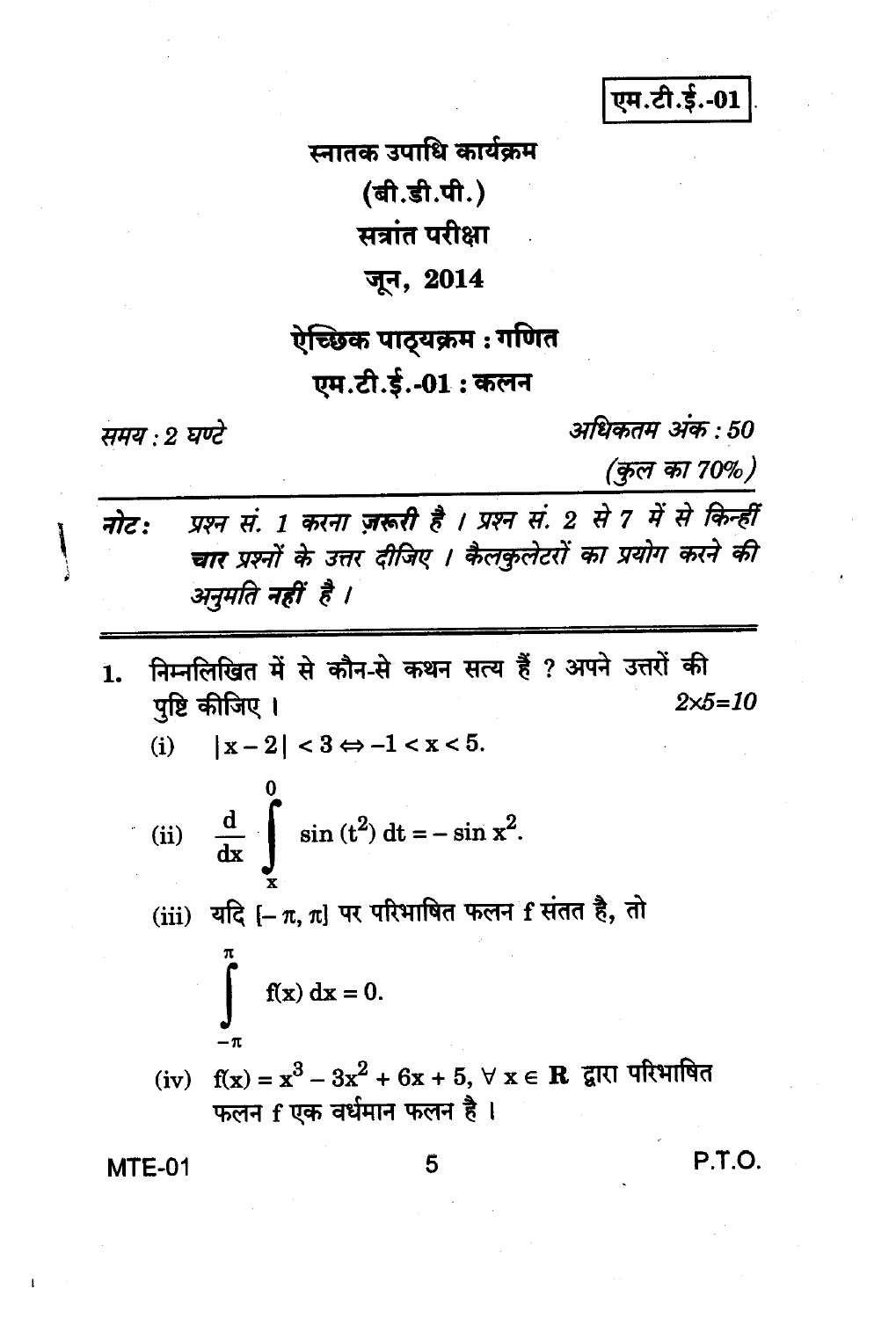(v) [- 1, 1] पर परिभाषित फलन 
$$
f(x) = 1 + \frac{1}{x^2}
$$
 के  
लिए रोल प्रमेय का प्रयोग किया जा सकता है |

2. (क) यदि 
$$
y = e^{m \tan^{-1} x}
$$
, तो जाँच कीजिए कि समीकरण  
\n $(1 + x^2)y_{n+1} + (2nx - m)y_n + n (n + 1)y_{n-2} = 0$   
\nसत्य है या नहीं | अपने उत्तर का कारण दीजिए |  
\n4  
\n $\begin{cases}\n1 + 2x & \text{and} & x \le 0 \\
5x - 1 & \text{and} & 0 < x \le 1 \\
4x^2 & \text{and} & x > 1\n\end{cases}$ 

द्वारा परिभाषित फलन f: R → R क्या R पर संतत है ? अपने उत्तर का कारण दीजिए।

Ï  $\int_{\mathbb{R}}$ 

 $\overline{\mathbf{4}}$ 

 $\boldsymbol{3}$ 

 $\overline{5}$ 

(ग) क्या वक्र 
$$
r = 2 \sin 3\theta
$$
, रेखा  $\theta = \pi/2$  के सापेक्ष  
सममित है ? अपने उत्तर का कारण दीजिए ।

(ख) यदि 
$$
I_n = \int_{0}^{\pi/2} x^n \sin x \, dx
$$
,  $n \ge 1$ , तो दर्शाइए कि
$$
I_{n+1} - (n+1) \left(\frac{\pi}{2}\right)^n = -n(n+1) I_{n-1}.
$$
इस प्रकार I<sub>4</sub> का मान निकालिए ।

**MTE-01**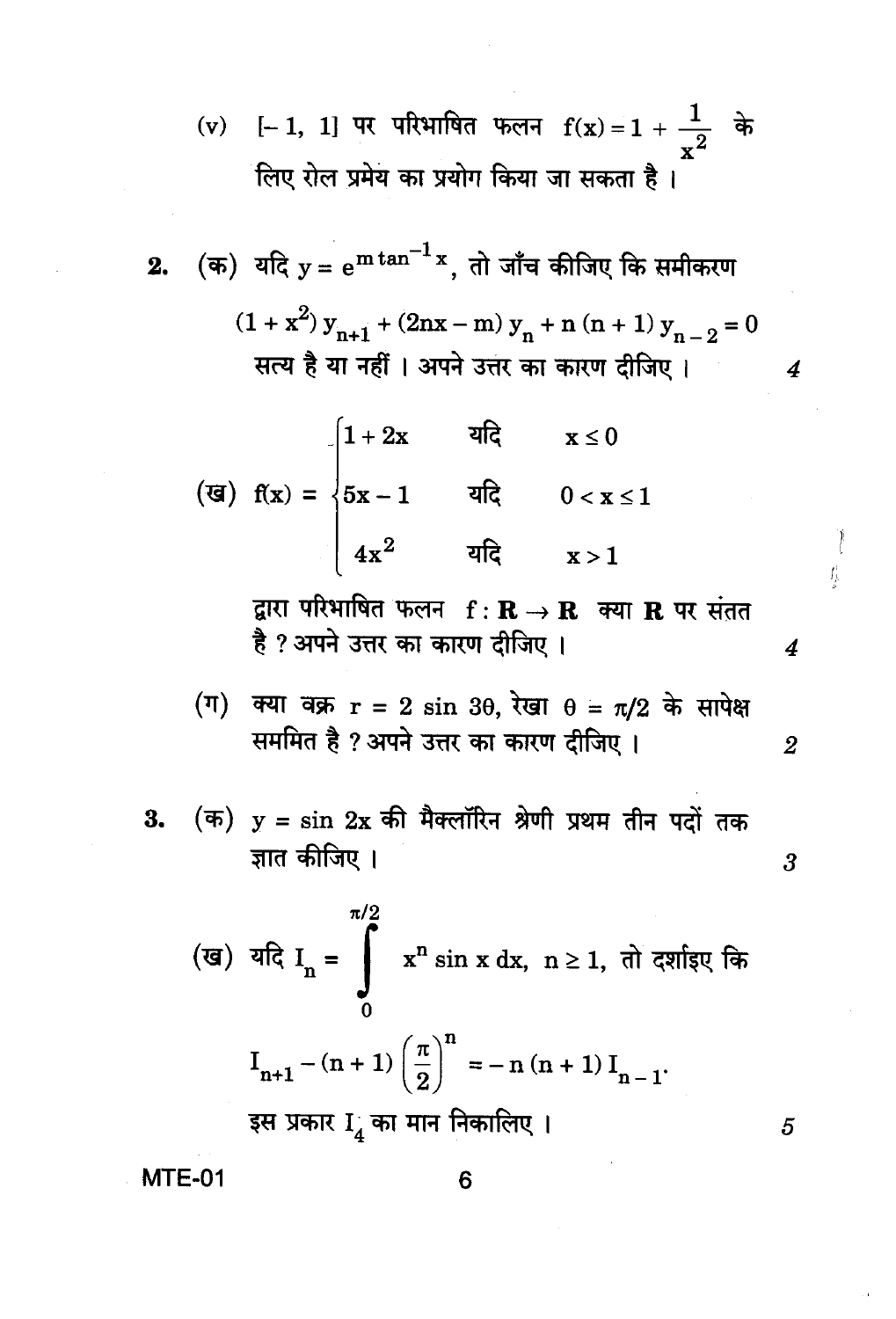(ग) 
$$
\sin^{-1}\left(\sqrt{1-x^2}\right)
$$
 को x के सापेक्ष अवकलित   
कीजिए जबकि x ∈ ]−1, 1 [ .

4. निम्नलिखित वक्र का अनुरेखण कीजिए :

\n
$$
x = a(t - \sin t),
$$

\n
$$
y = a(1 - \cos t) \text{ and } a > 0 \text{ and } b
$$

\n
$$
t = a(t - \sin t),
$$

\n
$$
y = a(1 - \cos t) \text{ and } a > 0 \text{ and } b
$$

\n
$$
t = a(t - \sin t),
$$

\n
$$
y = a(1 - \cos t) \text{ and } b
$$

\n
$$
t = a(t - \sin t),
$$

\n
$$
y = a(t - \sin t),
$$

\n
$$
y = a(t - \sin t),
$$

\n
$$
y = a(t - \sin t),
$$

\n
$$
y = a(t - \sin t),
$$

\n
$$
y = a(t - \sin t),
$$

\n
$$
y = a(t - \sin t),
$$

\n
$$
y = a(t - \sin t),
$$

\n
$$
y = a(t - \sin t),
$$

\n
$$
y = a(t - \sin t),
$$

\n
$$
y = a(t - \sin t),
$$

\n
$$
y = a(t - \sin t),
$$

\n
$$
y = a(t - \sin t),
$$

\n
$$
y = a(t - \sin t),
$$

\n
$$
y = a(t - \sin t),
$$

\n
$$
y = a(t - \sin t),
$$

\n
$$
y = a(t - \sin t),
$$

\n
$$
y = a(t - \sin t),
$$

\n
$$
y = a(t - \sin t),
$$

\n
$$
y = a(t - \sin t),
$$

\n
$$
y = a(t - \sin t),
$$

\n
$$
y = a(t - \sin t),
$$

\n
$$
y = a(t - \sin t),
$$

\n
$$
y = a(t - \sin t),
$$

\n
$$
y = a(t - \sin t),
$$

\n

6. (क) 
$$
\lim_{x \to \infty} \left[ \sqrt{x^2 + x + 2} - \sqrt{x^2 - 3x - 5} \right]
$$
 का   
मूल्यांकन कीजिए ।

(ख) सिद्ध कीजिए कि
$$
\cos x ≥ 1 - \frac{x^2}{2} \quad \forall \ x ∈ R.
$$

(ग) वक्र 
$$
x(x^2 + y^2) = a(x^2 - y^2)
$$
 के पाश का क्षेत्रफल  
ज्ञात कीजिए ।

 $\overline{7}$ 

**MTE-01** 

**P.T.O.** 

 $\boldsymbol{2}$ 

 $\overline{\mathbf{2}}$